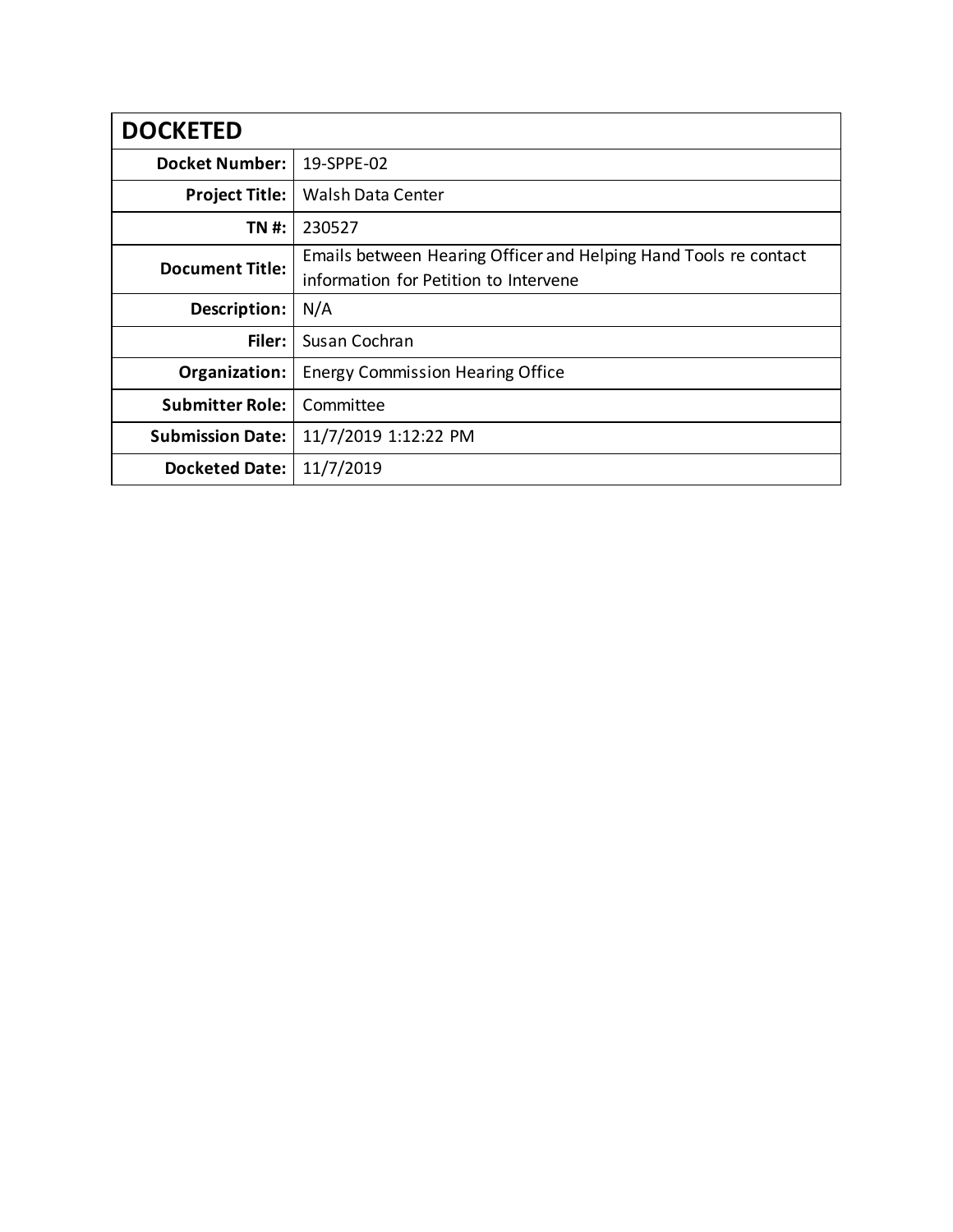| From:    | Evan Wynns                             |
|----------|----------------------------------------|
| To:      | Cochran, Susan@Energy                  |
| Subject: | Re: [FWD: Walsh Petition to Intervene] |
| Date:    | Thursday, November 07, 2019 9:38:41 AM |

**CAUTION:** This email originated from outside of the organization. Do not click links or open attachments unless you recognize the sender and know the content is safe.

Dear Ms. Cochrane,

Please have the address line read as follows: Helping Hand Tools Evan Wynns Attorney at Law 124 Brewster Street San Francisco, CA 94110 (415) 518-1232

email: <u>evanwynns@gmail.com</u>

Thank you,

Evan Wynns

On Mon, Nov 4, 2019 at 10:02 AM Cochran, Susan@Energy <[susan.cochran@energy.ca.gov>](mailto:susan.cochran@energy.ca.gov) wrote:

Dear Mr. Wynns:

Thank you for your response. I am unclear on how you wish the contact information to read. Here is a typical inclusion in a petition to intervene by an organization:

## **California Unions for Reliable Energy**

**Tanya A. Gulesserian**

**Yair Chaver**

**Adams Broadwell Joseph & Cardozo**

**601 Gateway Boulevard, Suite 1000**

**South San Francisco, CA 94080**

**Telephone: (650) 589-1660**

**Facsimile: (650) 589-5062**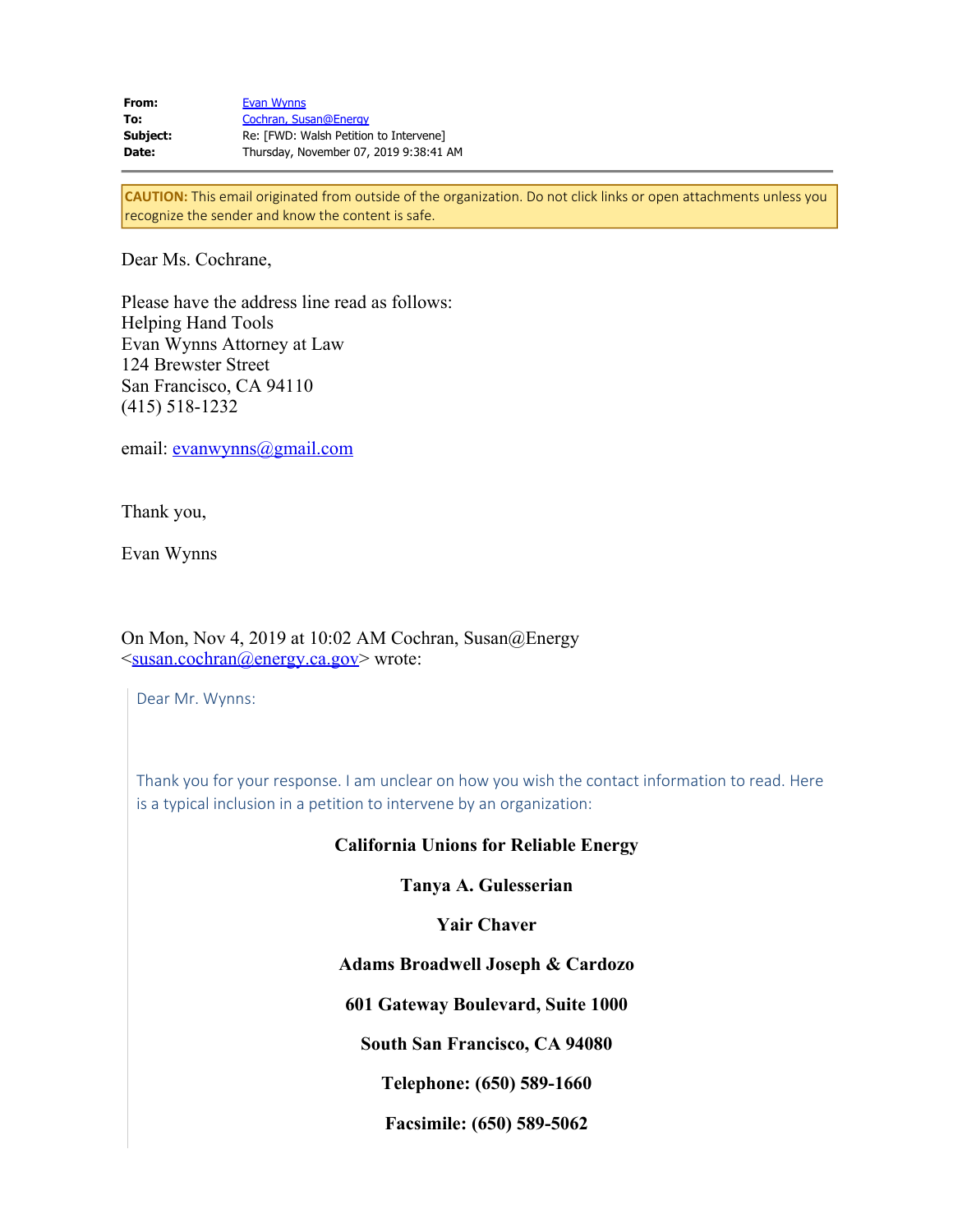## **Email: [tgulesserian@adamsbroadwell.com](mailto:tgulesserian@adamsbroadwell.com)**

**[ychaver@adamsbroadwell.com](mailto:ychaver@adamsbroadwell.com)**

Please confirm how Helping Hand Tools would like this to read.

Susan Cochran

Hearing Officer II

Chief Counsel's Office

CALIFORNIA ENERGY COMMISSION

1516 9<sup>th</sup> Street

Sacramento, CA 95814

(916)654-3965

[www.energy.ca.gov](https://gcc01.safelinks.protection.outlook.com/?url=http%3A%2F%2Fwww.energy.ca.gov&data=01%7C01%7C%7Cd3213e3cf7834f0c348e08d763a95251%7Cac3a124413f44ef68d1bbaa27148194e%7C0&sdata=Vi71Nn03IyjQ4sTv5Zg%2FGSiKUdj7iTC0MmBhfU7a0xk%3D&reserved=0)

From: Evan Wynns <**[evanwynns@gmail.com](mailto:evanwynns@gmail.com)> Sent:** Monday, October 28, 2019 8:42 PM **To:** [rob@redwoodrob.com](mailto:rob@redwoodrob.com); Cochran, Susan@Energy [<susan.cochran@energy.ca.gov](mailto:susan.cochran@energy.ca.gov)> **Subject:** Re: [FWD: Walsh Petition to Intervene]

**CAUTION:** This email originated from outside of the organization. Do not click links or open attachments unless you recognize the sender and know the content is safe.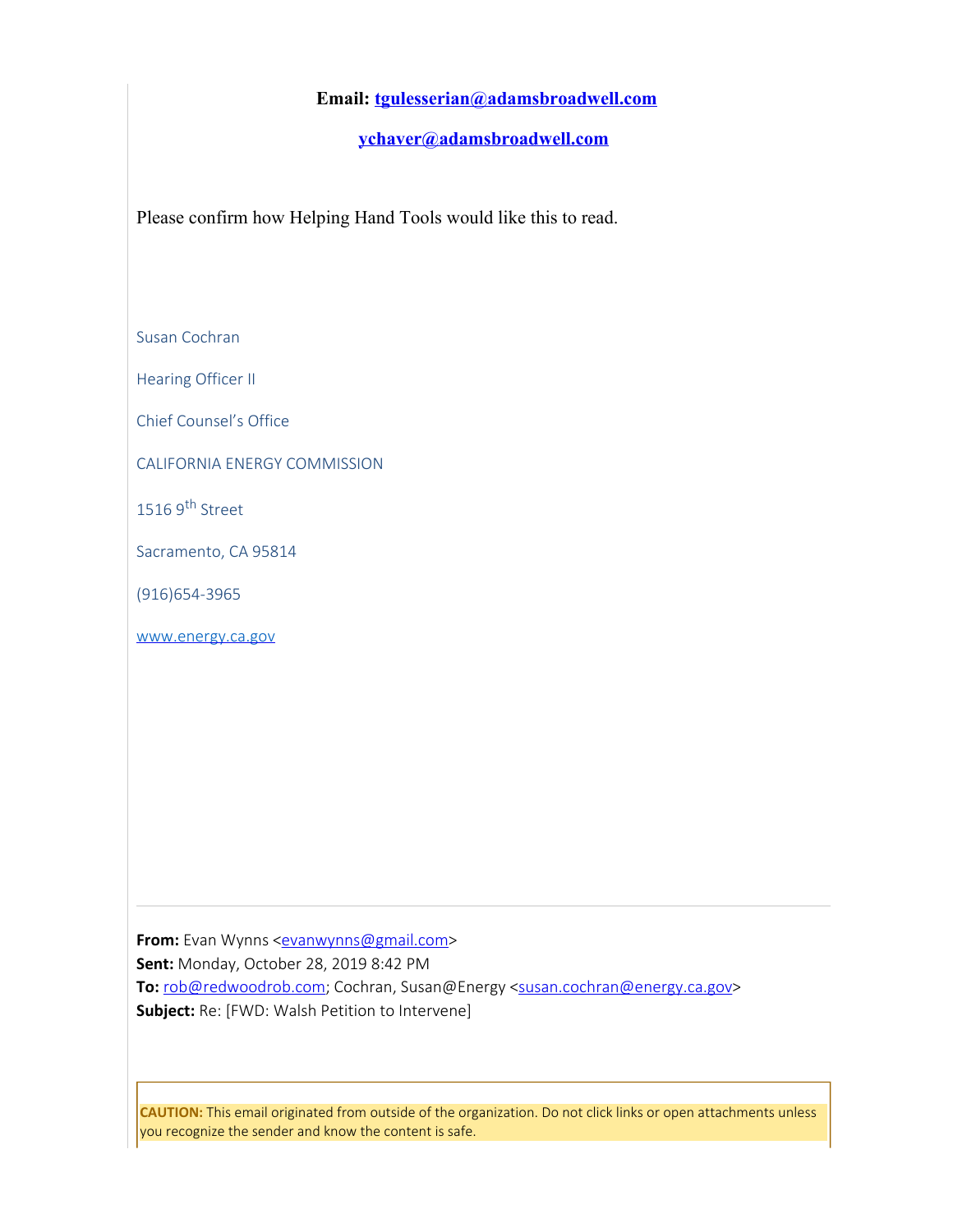Dear Ms. Cochrane,

I am the attorney representing Helping Hand Tools in this proceeding. Please direct any email communications to Mr. Simpson, our Director's email address and mine as well at  $evanwynns@gmail.com$ ; and please list my phone number on the contact for Helping Hand Tools in this matter as well. It is 415 518 1232.

Thank you,

Evan J. Wynns

SBN 315107

On Thu, Oct 24, 2019 at 7:03 PM <<u>rob@redwoodrob.com</u>> wrote:

should be evans number and address i guess

r

```
-------- Original Message --------
Subject: Walsh Petition to Intervene
susan.cochran@energy.ca.gov>
Date: Tue, October 22, 2019 11:27 am
rob@redwoodrob.com"<rob@redwoodrob.com>
```
Dear Mr. Simpson:

I have reviewed petition to intervene filed for Helping Hand Tools on September 24, 2019.

I note that the petition does not contain some of the information required by the California Code of Regulations, title 20, section 1211.7, as it does not provide an email address. This email is directed to the last known email address the Commission has for you.

Also, I note that two phone numbers are listed in the petition:

209-835-7162